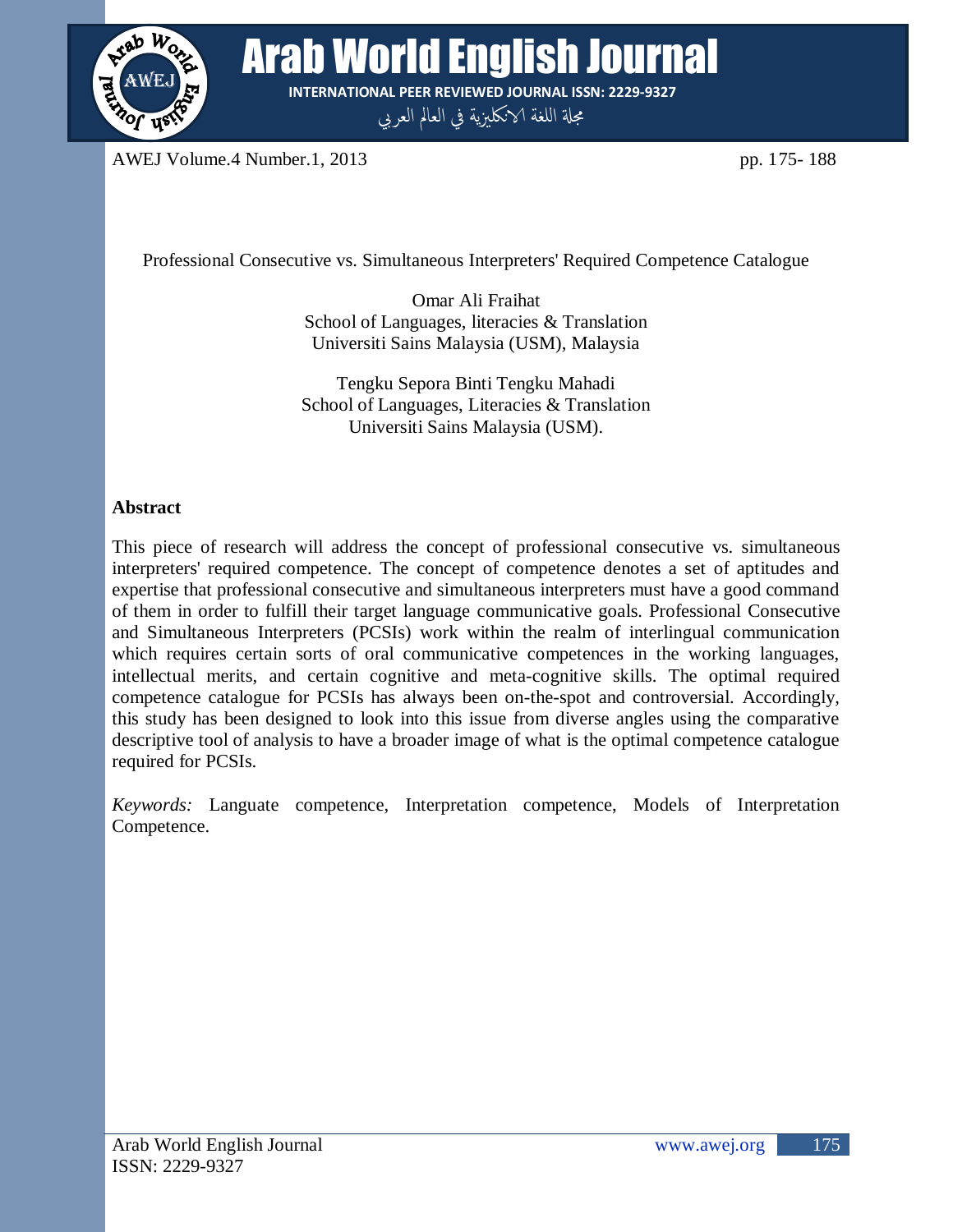### **Introduction**

Professional interpreters are deemed to be mediators between two languages; source language (SL) and target language (TL). In principle, they must grasp linguistic and other sublinguistic competences to fulfill their communicative tasks. In 1965, the concept of competence was first tackled by some formal linguists (e.g. Noam Chomsky) whose main interest at that phase was to define linguistic competence. In the last few decades, research into interpretation competence theories has prospered manifestly in the general sense. Nevertheless, some features of this field are still thrust and questionable, namely, the optimal required competence catalogue for professional consecutive vs. simultaneous interpreters (PCSIs). Competence in the field of interpretation is crucial, since it mirrors the output of interpreters' training, experience, as well as their skills and aptitudes to embark on this profession. Recently, Many theorists have developed a variety of models of interpreters' competences paying more attention to the required competences for professional interpreters (e.g. Gile, 2004, 2005, 2006, 2009; Deborah and Carol 2003; Al-Salman and AL-Khanji 2002; Nolan, 2005; Kermis, 2008). This may raise two important questions; is there a clear cut catalogue of PCSIs required competence? Are the required competences for professional consecutive interpreters the same as required for simultaneous interpreters?

In what follows, we will present some salient definitions and classifications of interpretation competence, then; look at some traditional and diachronic views in addition to some moot points among interpretation scholars on the models of professional interpreters' competence. Second, we describe and compare comparatively interpretation scholars and neurolinguists' stands of competence. After that a synoptic catalogue of PCSIs required competence will be put forward in an attempt to answer the aforementioned questions.

#### **Interpretation Competence Defined, Classified and Modelled**

Interpreting profession is demanding; it requires a high level of proficiency in the working languages (SL and TL). This proficiency must base on several types of competence. There is no rigorous definition of competence, since this issue has been approached in many different trends whose main focus was to define and determine what the language competences are. Chomsky (1965) reveals that linguistic competence is the perfect knowledge of an ideal user of the language in a homogeneous speech community. His well-known distinction between language competence (the speaker-listener's knowledge of language) and language performance (the actual use of language knowledge in real life situations) spurs many scholars' interests to find out what are the exact parameters of this perfect knowledge (competence). During the era ranging from 1970s to 1980s, many applied linguists with a chief interest in the theory of language acquisition and the theory of language testing gave their significant contribution to the development of the controversial concept of competence (Bagarić and Mihaljević Djigunović, 2007).

The applied linguists Canale and Swain (1980) and Canale (1983) state that communicative competences are classified into (1) grammatical competence (e.g. language learner's knowledge of morphology, phonology, syntax, and so forth), (2) sociolinguistic competence (e.g. discoursal and pragmatic competence), (3) strategic competence. Neubert (1994, p. 412), on the other hand, offers three main components of competence; language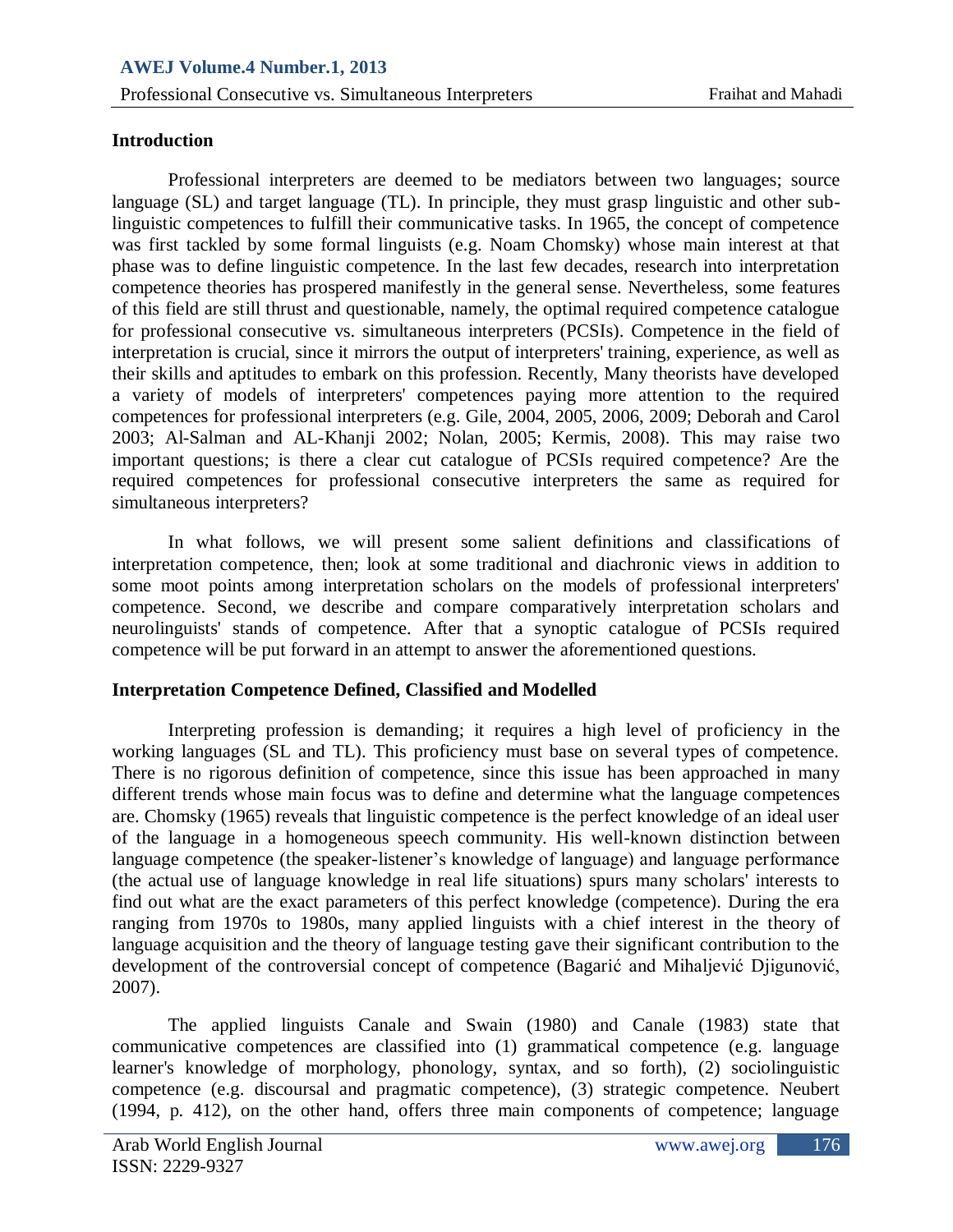competence, subject-matter competence and transfer competence. Celce-Murcia et al. (1995) (as cited in Celce-Murcia, 2007) suggest that actional competence (the ability to comprehend, analyze and produce all significant speech acts and speech act sets) should also be included in communicative competence. These scholars made two significant changes in the terminology of the Canale-Swain's standpoint of competence (1980): (1) that sociolinguistic competence can be modified into sociocultural competence (the cultural knowledge needed to interpret effectively) and (2) that grammatical competence can be re-labeled as linguistic competence to explicitly embrace sound system and lexicon, as well as grammar (e.g. syntax and morphology) (p. 42).

According to Hymes (1992), communicative competence can be defined as the communication abilities of language users. Hymes also revealed that this competence is the sum of convergence of two developments: (1) transformational generative grammar, (2) ethnography of communication. Similarly, some translation and interpretation scholars provided some definitions of the concept competence. For instance, Hurtado Albir defined it as "the ability of knowing how to translate" (1996, p. 48).

Gile's approach (2004) in addressing interpreters' required competences was totally different from others; he asserts on the kinship and partnership between translation and interpretation though the process is different, thus, he categorizes the required competences based on the nature of differences between interpretation and translation process which are as follows:

- 1) Technical constraints' differences: translators usually have longer time to deal with the problems encountered, whereas interpreters only have a few seconds or minutes depending on whether they are working in simultaneous or in a consecutive mode.
- 2) Working environment differences: In conference interpreting, stress may originate in stage fright at high-level meetings or when interpreting for the media, especially in view of the fact that, unlike translators, interpreters cannot correct their initial utterance, and also in the physical environment in the booth. In court interpreting and dialogue interpreting of various types, for instance, much stress is inherent due to the situation environment. conference interpreting, Gile argues, is often associated with an exciting, sometimes glamorous working environment: presidential palaces, international conferences on highly visible, highly topical issues and events, international festivals and sports events, the possibility of meeting and sometimes talking face-to-face with well-known personalities.
- 3) Product differences: The product of interpretation is an oral, which is mentally processed by the listener as soon as it is heard (or seen), at a rate determined by its rate of delivery, generally in the original communication situation. It is highly personal, as its perception by the user of the interpreting service depends not only on its content and linguistic choices in terms of 'words' but also on the quality of the interpreter's voice and on various delivery parameters, including accent, intonation, pauses, articulation speed, etc., Whereas the product of translation is a written text, which is read at the speed chosen by the reader, as many times as the reader wishes and potentially in any communication or noncommunication situation.
- 4) Skills and personality differences: Both translators and interpreters have to be familiar with the respective norms of their professional environments with respect to the requirements of professional translation/interpretation. This includes the acceptability and relative merits of various strategies to help them cope with translation/interpretation problems. Translators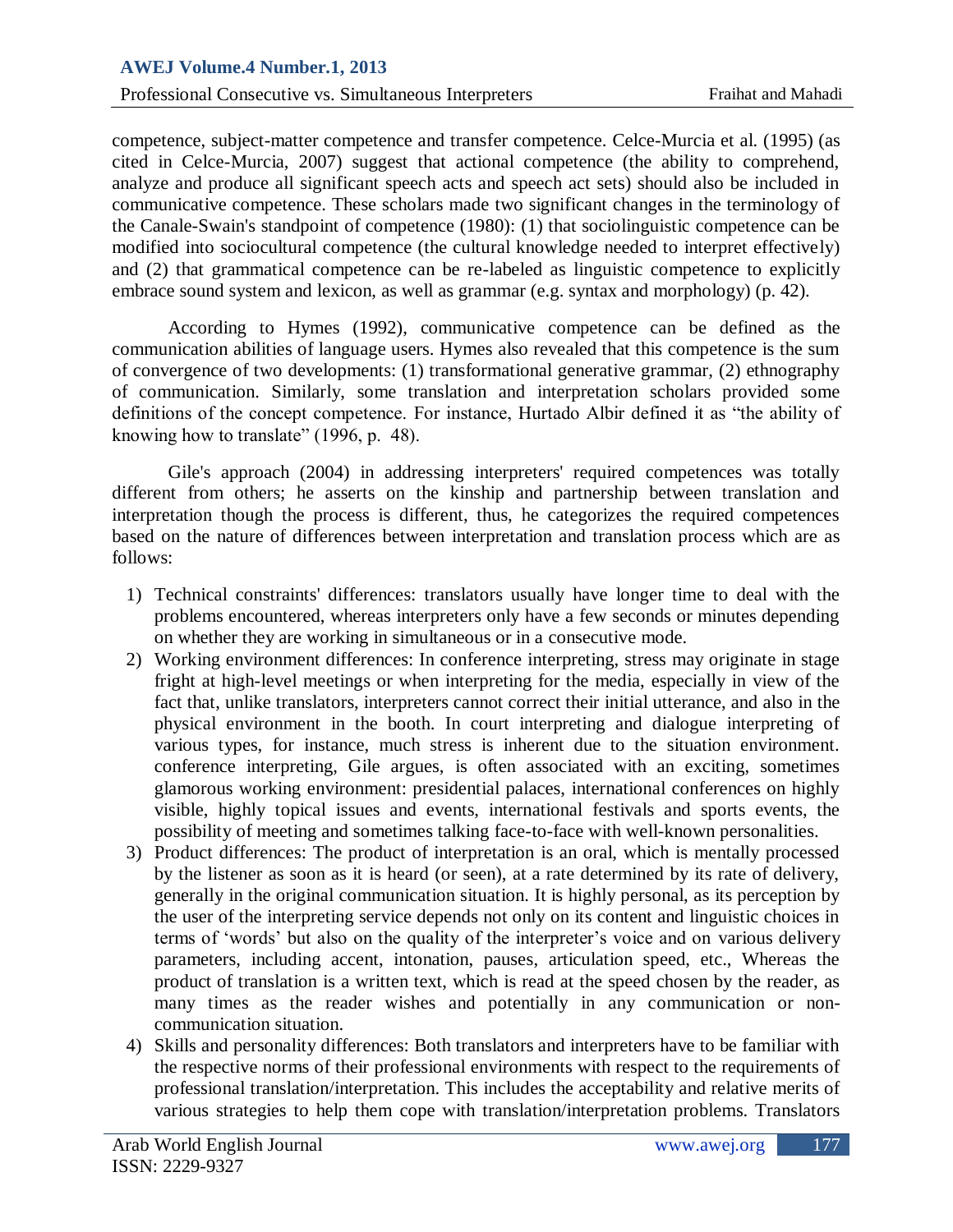are required to produce editorially acceptable written text, while interpreters produce spoken text for immediate processing by listeners. Translators, therefore, have to be good writers and not necessarily good speakers, while interpreters have to be good speakers (and, in dialogue interpreting, good social mediators) but not necessarily good writers. Interpreters have to master the oral form of their passive languages, including various accents, well enough to process them rapidly and without difficulty. (Gile, 1995) (as cited in Gile, 2004, pp. 12-13).

Since the mid 1990s, deep research into interpretation competence has prospered creatively addressing novel aspects of the nature of interpretation and the interpreters' required skills and competences. Kalina and Köln (2000) laid emphasis on the interpreters' goal-oriented approach to find out more about the competences required for interpreters. They believed that the concept of interpreters' required competence includes text production and text processing skills. According to Kalina and Köln, this distinction is depicted from interpreters' teaching and training methodology. Though this distinction of competence looks innovative, it lacks clear connections on the nature of integration of these skills particularly in the problem solving mechanism.

Al Salman and Al Khanji (2002, p. 608) catalog the following model of linguistic and non-linguistic skills and competences as crucial for interpreters:

- 1) Mastery of the active language,
- 2) Solid background of general knowledge,
- 3) Some personal qualities like the faculty of analysis and synthesis, the ability to intuit meaning, the capacity to adapt immediately to change in subject matter and different speakers and situations.
- 4) Good short and long term memory,
- 5) The ability to concentrate, a gift for public speaking, and physical endurance and good nerves.

If we scrutinize Al-Salman and Al-Khanji's model, we will clearly notice that they mingled competences and skills with each other though they are truly different. Deborah and Carol (2003), correspondingly, assert on the integration between interpreters skills and interactional interpretive setting within the training context. They stress on the importance of the pathology of interpreters' speech problems. Finally and based on the interpretation task type, they formulated the competences required for interpreters. Meaning that, each interpretative type calls for a certificate of certain competences. For instance, Medical interpretation requires the following competences:

- 1) Basic linguistic proficiency
- 2) Recognition of ethical issues
- 3) Standards
- 4) Decision-making
- 5) Cultural competence in both cultures
- 6) Health care terminology
- 7) Integrated interpretation skills
- 8) Ability to interpret both oral and written directions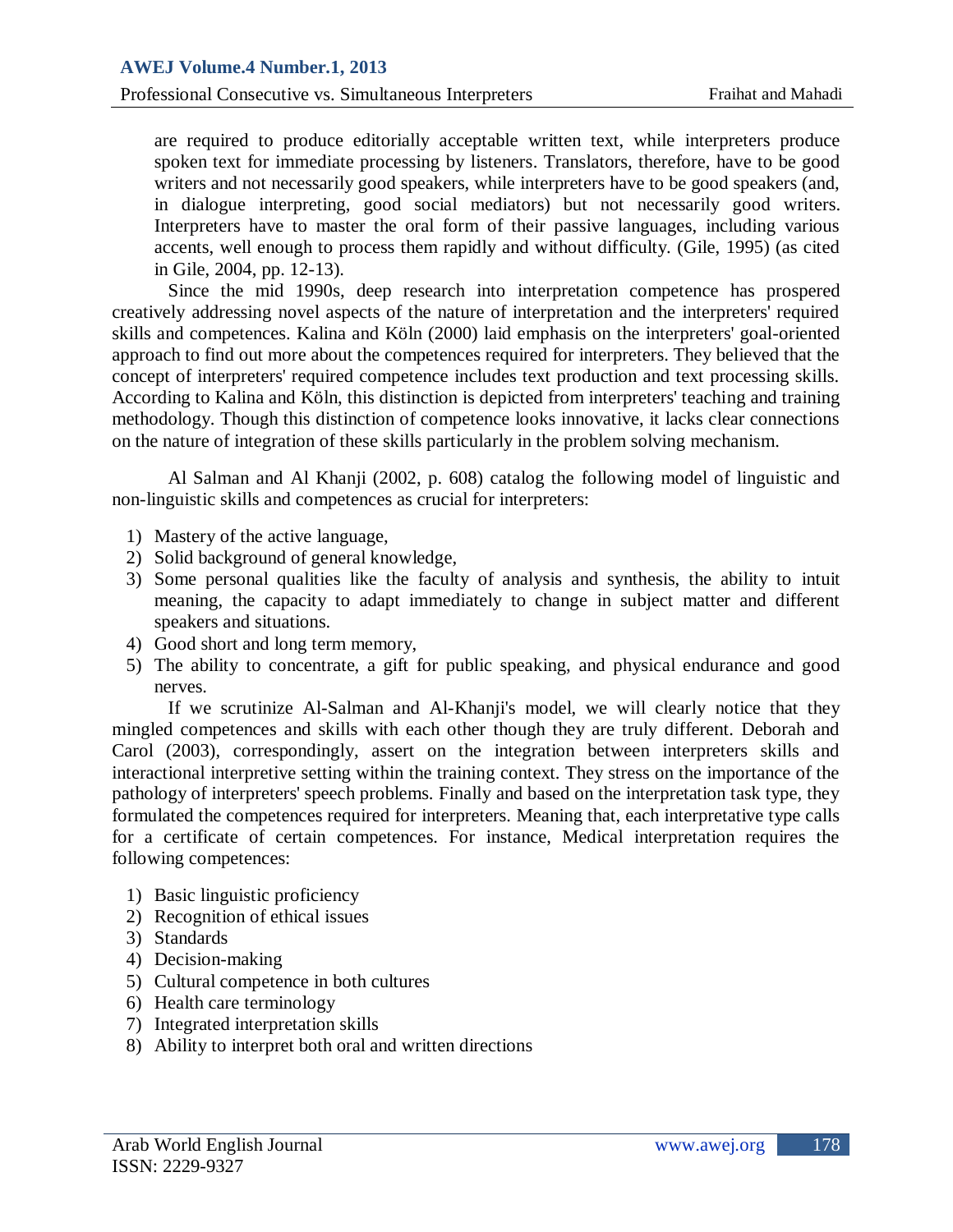While educational specialized interpreters calls for other competences:

- 1) Knowledge of the purposes, procedures, and goals of the meeting, tests, and treatment.
- 2) An understanding of the need for confidentiality
- 3) Comprehension of school policies and procedures
- 4) Appropriate dress
- 5) Sensitivity to the issues and needs of the participants (Cheng, 1991) (as cited in Deborah and Carol 2003, p. 79).

So, they classified competences based on the SL nature and specialty. They further add that these competences must be attested by certificates from specialized agencies before interpreters embark on their profession (Deborah & Carol, p. 78-80). However, they also mingled competences and skills in their model.

Consecutive interpreters, Gile (2005) reveals, work respectively in two major phases: (1) the listening phase in which they listen attentively to the speaker and take notes, (2) the reformulation phase in which they produce the TL rendition of the speech as the speaker is waiting for them to end before resuming her/his speech. Accordingly, Gile (2005) argues that processing capacity (PC) requirements in the first phase *listening phase* are almost shared with simultaneous interpreting between Listening and analysis, Memory, and production efforts. Consequently, the difference is only in note taking and time lag caused by it, whereas in simultaneous interpreting PC along with cognitive efforts work instantly. In the second phase *reformulation phase*, Gile adds, the consecutive interpreters read his/her notes, reconstruct the speech through the long term memory with the help of the notes, and produce the TL version. Therefore, we can surmise that long term memory is an essential demand for consecutive interpreters along with pacing note taking, listening, and message production.

Interpreters must master two basic competences for fulfilling their TL communicative goals. These two basic competences are procedural knowledge (knowledge of how to perform perfect production which depends heavily on the mastery of connections between stimuli, responses and cognitive skills), the second basic knowledge is the declarative/descriptive knowledge which entails basic information for certain tasks and situations (Riccardi, 2005). Riccardi (2005) also elaborated on the nature of integration between these two basic competences by clarifying that while knowledge about grammatical rules is declarative, the natural application of these rules is procedural. This highlights the significance of procedural knowledge over declarative knowledge, because it is the means of reflecting declarative knowledge which underpins the significance of strategic competence in interpretation as a procedural competence in the course of interpretation.

Other interpretation scholars, on the other hand, started to broaden their research into interpreters' required competence by investigating the role of non-verbal communication situational cues in interpretation (Cecot, 2005; Zhe, 2007). Nonverbal communication, or paralinguistic features as referred by other scholars, may take several forms (e.g. gestures, body postures, intonation, etc.) each of which clarifies or replaces a particular part of the verbal communication; it includes many more elements than one may envisage at first. Therefore, Zhe (2007) asserts on the importance of paralinguistic or non-verbal communication for professional interpreters. When interpreters are in a working environment where the audience will not see them, paralinguistic or non-verbal communication may represent a problem, as the audience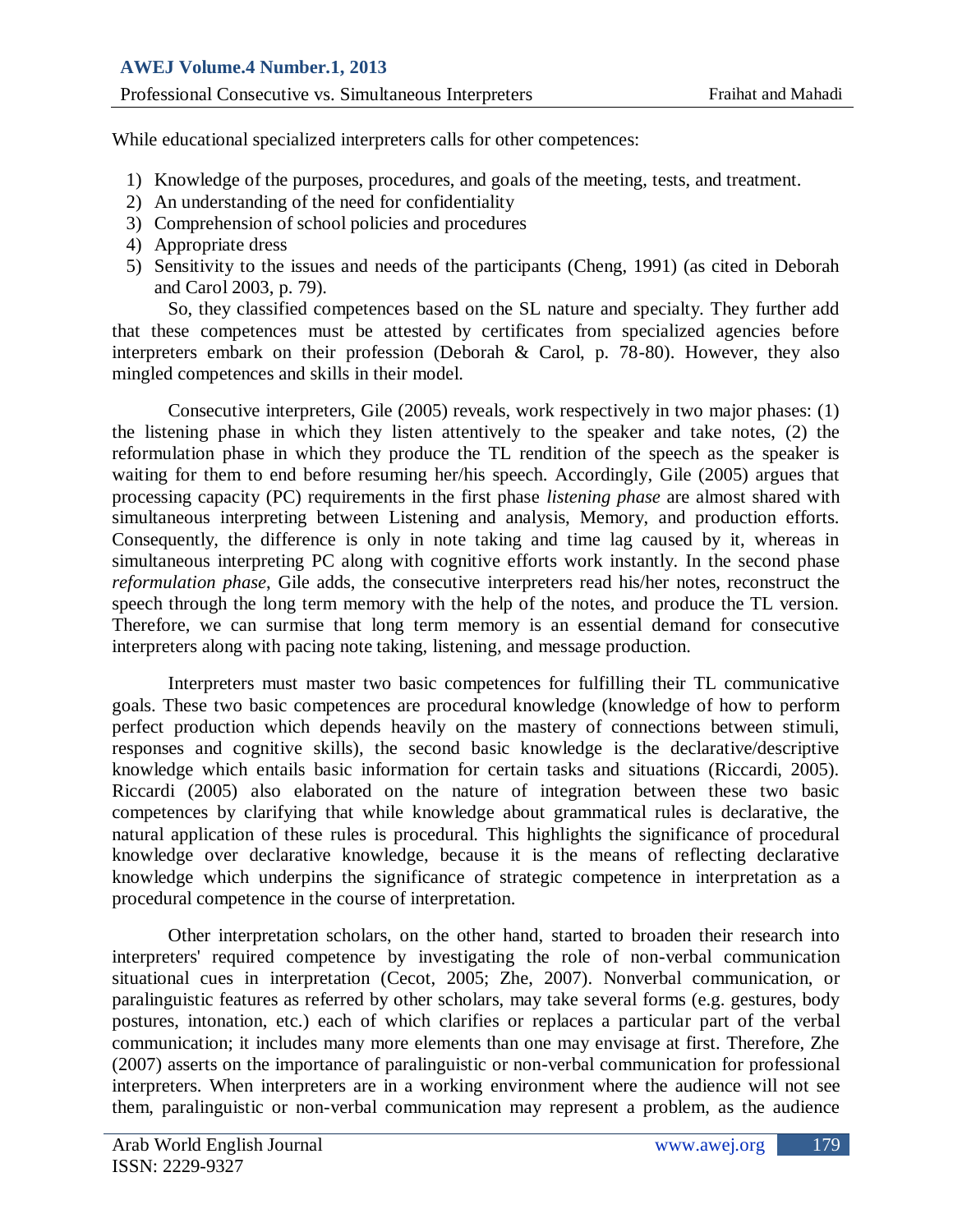# **AWEJ Volume.4 Number.1, 2013**

Professional Consecutive vs. Simultaneous Interpreters Fraihat and Mahadi

might even be declined to assume that the interpreters have not done a good job. Thus, interpreters need to make sense of paralinguistic/non-verbal communication cues in the course of interpretation (Zhe, 2007). He further adds that intelligence and emotional intelligence are indispensable for interpreting non-verbal elements. Many emotional expressions may appear to be displayed universally. However, non-verbal behavior varies across cultures. In the realm of paralinguistic/nonverbal communication, predictability is exceedingly important for interpreters. Consequently, predictability of meaning in the interpretation is the sum of interpreter's general cultural knowledge and their ability to interpret paralinguistic/non-verbal communication (Zhe, 2007).

Kermis (2008) proposed the following model of competencies required for professional interpreters as an attempt to clarify how demanding interpretation profession is:

Professional Interpreters' Competence

Common

- 1) Linguistic Competence
- 2) Comprehension Competence
- 3) Production Competence
- 4) Subject Area Competence
- 5) Cultural Competence

Specific

- 1) General Knowledge
- 2) Memory Skills
- 3) Public Speaking
- 4) Moral Competence
- 5) Stress Tolerance

(Kermis, 2008: 46)

In her model, Kermis categorized professional interpreters' required competence into two major sets; (1) common competences which could be shared with professional translators and (2) distinctive competences for professional interpreters. This has been an ingenious attempt. Nevertheless, Upon deep scrutiny of Kermis' standpoint of interpreters' required competence, it turns out that Kermis mixed skills and competences together. For instance, stress tolerance and memory skills have been classified as competences though they are skills as outlined by Kermis herself. They could be technically grouped into physical and cognitive skills respectively. Even if other interpretation scholars will consider them as competences, they could be classified under the cognitive and physical competence. Moreover, Kermis common competences for interpreters lack key competences essential for both professional interpreters; for instance, strategic competence is crucial and essential competence for interpreters (Celce-Murcia et al. 2007; Al-Khanji et al. 2000). Another common competence missed by the Kermis' model is the ethical viability/neutrality, as this issue is critical to the interpretation profession (National Standard Guide for Community Interpreting Services, 2007; Baker and Maier, 2011).

Some psycholinguists and interpretation scholars have questioned about the role of interpreter's personality in the course of interpretation (Leontiev, 1981; Nolan, 2005). The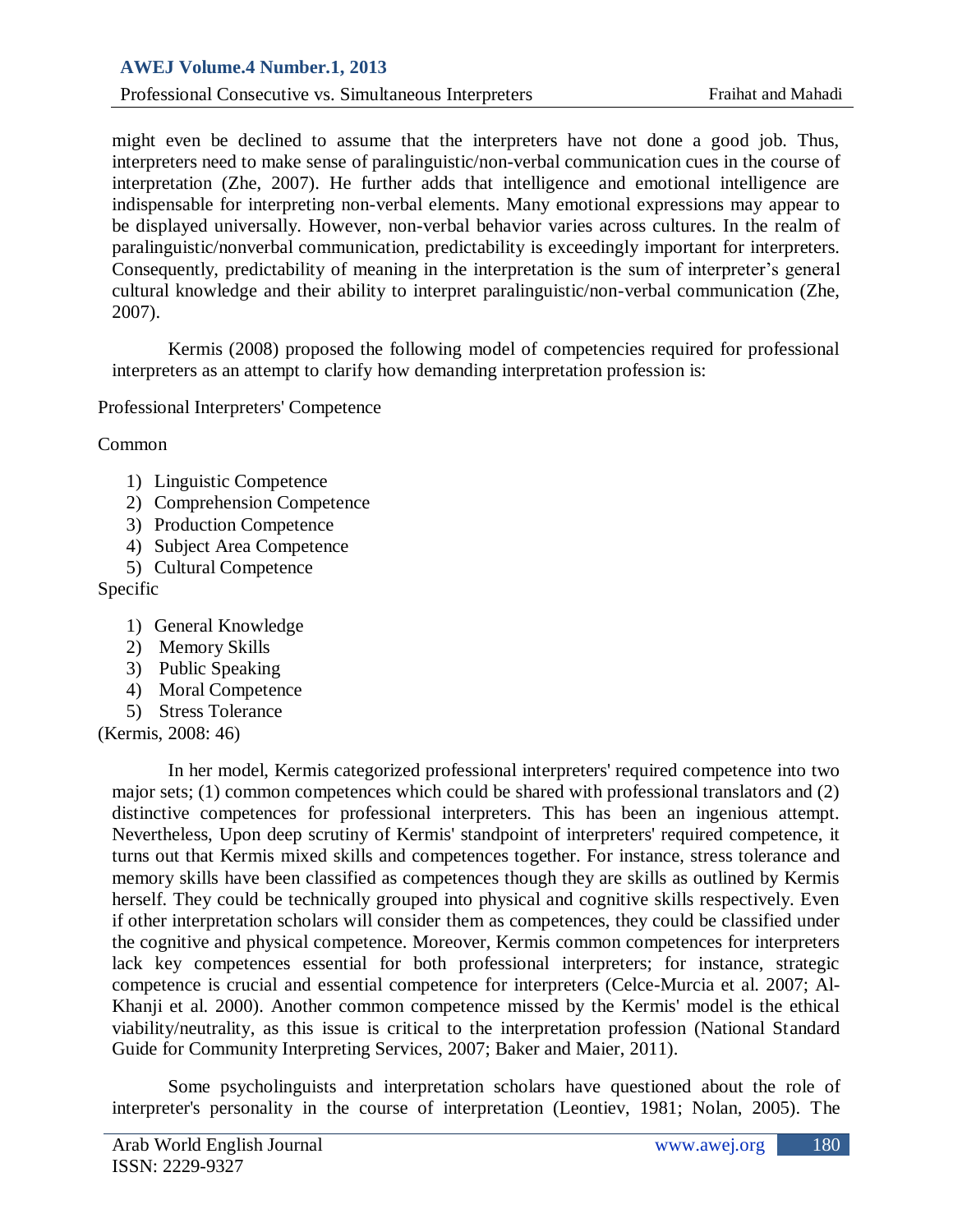concept of personality has existed in the field of psychology almost from the moment it appeared as a science; this concept is integrated of mental features and a combination of individual characteristics. Some psychologists generally believe that personality traits determine the concrete behavior and beliefs of mankind (Leontiev, 1981). According to Leontiev, there are other valuable factors other than the integration between mental features and the combination of individual characteristics; these valuable factors are motives of activity which probably play a fundamental role in personalities. She validates this notion by exemplifying that:

When a child's personality is being formed, a great deal depends on the motives which condition the activities of the adults surrounding him and on the motives and aims set for the child…the child must be taught to evaluate his behavior, and that of others, against the yardstick of their motives (p. 19).

It seems that Leontiev's view of personality in language production and learning is deemed to be innate in mankind what is important, then, is the motivation of these mental features and the combination of individual characteristics to better shape the personal traits intended for effective language production and learning. However, some scholars (e.g. Nolan, 2005) and despite of the dissimilar terminologies share the basic idea with Leontiev by asserting on the role of willingness in the effective communication process.

Nolan (2005) argues that interpreters must adapt their willingness to learn by keeping up todays' pace of time in interpretation, such as knowledge of new events, neologism or any new language use in the working languages. In this sense, interpreters might be compared with physicians who must keep abreast with any changes in his/her medical domain. Moreover, He also adds that another vital personality trait interpreters must clasp is public speaking skill. Nolan asserts on this trait as a result of his observation that many expert interpreters may freeze up and mentally blocked when they are on the stage, under lights, facing the audience, or interpreting for very important persons. Nolan's view is made with special reference to conference interpreters.

In closing, research into interpreters' skills and competences in the general sense has rapidly increased over the past decades. though many scholars vary in their understanding and access of the definition and classification of interpretation competence, they share one basic point that competence is based primarily on linguistic competence in the SL and TL. What differs is the rigorous details; minor or sub competences such as, cultural, subject-matter, transfer, strategic and so forth. On the other hand, other potential distinctive competences between consecutive vs. simultaneous could be the span of memory (e.g. short/long term memory) and concentration competence or processing capacity (PC) as referred by Gile (2009) which entails that consecutive interpreters must have the competence of pacing note-taking intervals with listening and production in consecutive interpreting, where as in simultaneous interpreting the pacing competence include listening, comprehending and coordination, and TL oral production simultaneously without any time lag.

## **Neuroscientists and Neurolinguists' Viewpoint of Competence**

To have an overall view of interpreters' competence, my feeling is that we should look at this issue from different angles by addressing Neuroscientists and Neurolinguists' viewpoint of competence. Neuroscientists and Neurolinguists have accumulated a substantial body of research on the nature of humans' brain structure (e.g. individuals' personal cognitive differences, memory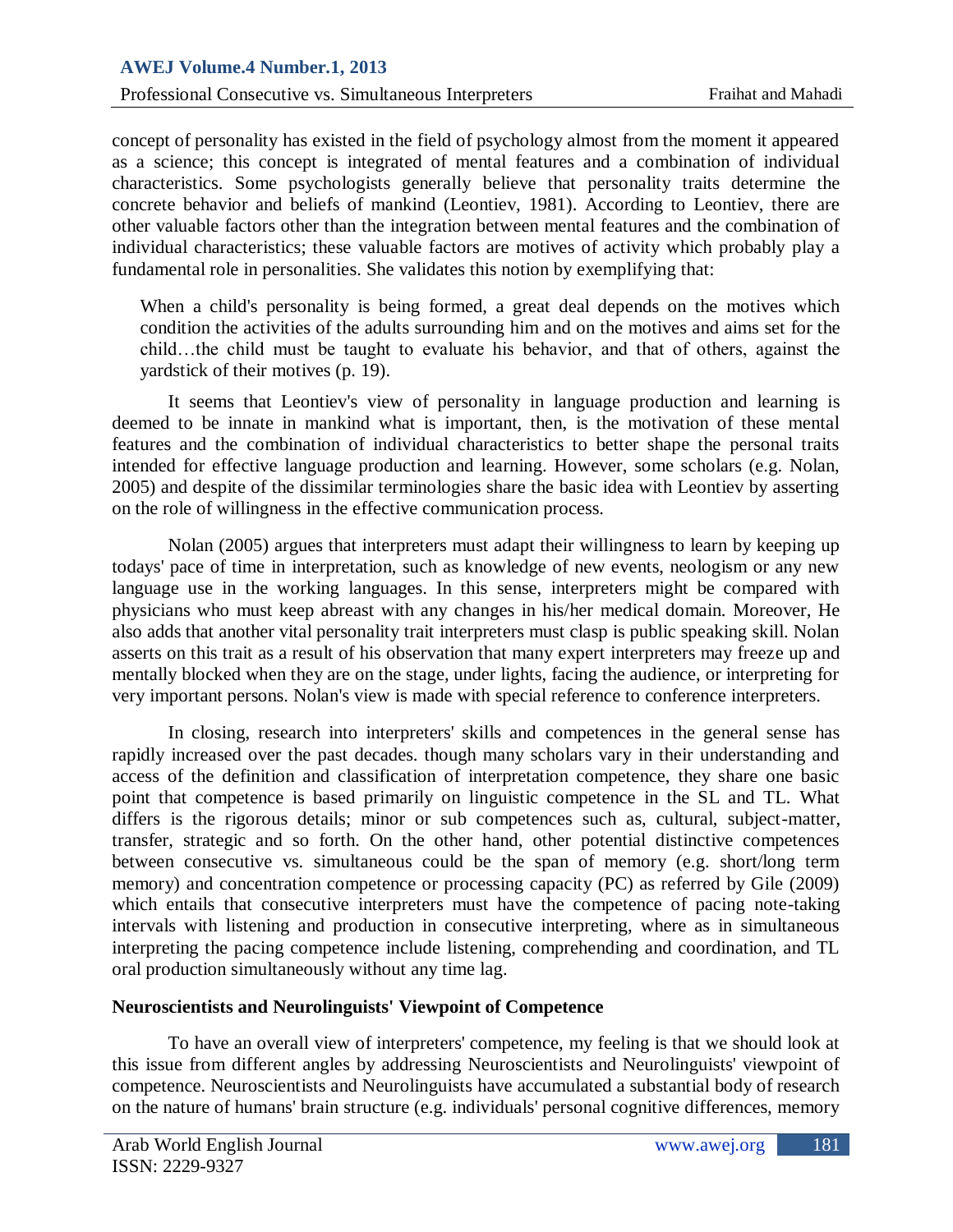strength span, analyzing and comprehension, concentration, and language response/reaction systems) to investigate how communication competence is set, developed, retained, interrelated, activated, deactivated and so forth. These matters perplexed them and made them strive to identify these areas and their functions in communication aptitudes.

Neuroscientists and Neurolinguists, using especial empirical tests, argue that the left hemisphere is responsible for logical thought and language functions (e.g. speech, song, and writing). This indicates that there are cerebral areas in the left hemisphere that control speech. The right hemisphere is controlled by the left hemisphere, and the right is in charge of such things as the spatial-relation skills, the perception of rhythm, and abstract or intuitive thought. They also stated that a particular part of the brain can be detected as a hint of higher intelligence as it has developed later in evolution than other parts; this part is called the cerebral cortex. The cerebral cortex is responsible for higher intellectual functions in addition to language functions (Steinberg, Nagata, and Aline. 2001).

Finally and based on their ad hoc experimental tests, they proposed the following classification that almost demonstrates areas responsible for language competence in conjunction with their functions:

- 1) Frontal Lobe Plays an important role in reasoning, planning, parts of speech and movement (motor cortex), emotions, and problem-solving.
- 2) Parietal Lobe Responsible for the perception of stimuli related to touch, pressure, temperature, and pain.
- 3) Temporal Lobe Involved in the perception and recognition of auditory stimuli (hearing) and memory.
- 4) Occipital Lobe Concerned with many aspects of vision.
- 5) Brainstem Part of the brain that connects to the spinal cord. The brain stem controls functions such as heart rate, breathing, digestive processes, and sleeping.
- 6) Cerebellum Coordinates the brain's instructions for skilled, repetitive movements, and helps maintain balance and posture.
- 7) Wernicke's area The part of the brain that is important in language development.
- 8) Broca's area The part of the brain important for speech. (Virtual Labs Interactive Media (2007) Stanford University)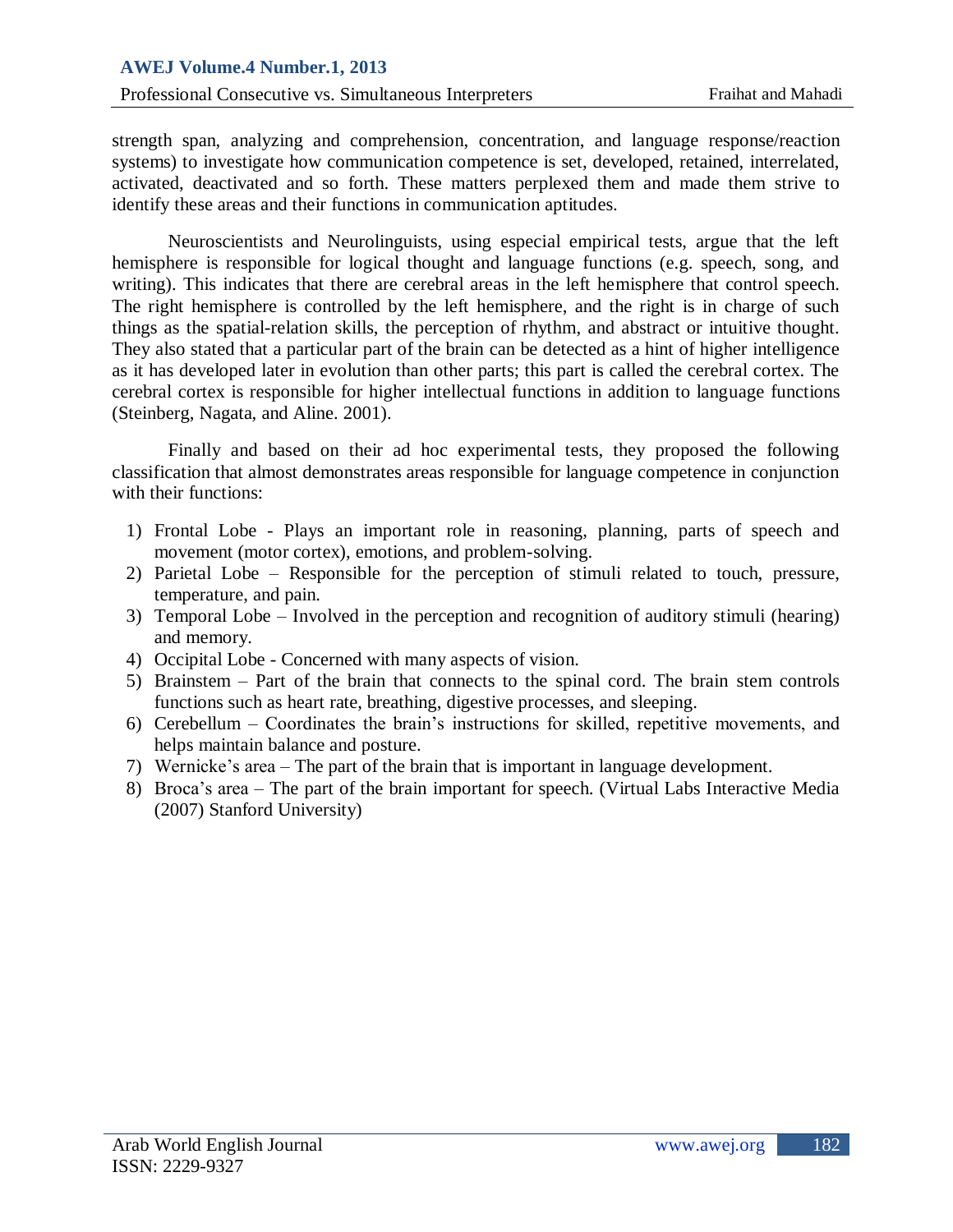

**Figure 1** Language/communication competence areas and functions in mind Adapted from Virtual Labs Interactive Media (2007) Stanford University

Empirical experimental studies recently contended that both cerebral hemispheres' massive and synchronized activation is required when interpreters are engaged in the course of simultaneous interpretation (Tommola, 2000, 2001) (cited in Kapranov, 2008). The partnership established between Neurolinguist Franco Fabbro and interpreter trainers played an essential role in the progress of conference interpretation in the early 1990s. The investigation of lateralization patterns in interpreters was the center of this partnership, but primary findings proposed more equally balanced involvement in both hemispheres in interpreters which were contradicted by mysterious results, thus, the evidence is inconclusive (Gile, 2006).

Other Neourolinguists examined the link between language/communication competence, production, and directionality, for instance, Ullman (2001) reveals that L2 grammatical competence is acquired explicitly and is represented and activated in a left temporal spot together with L1 and L2 vocabulary. Grammatical competence in L1, on the contrary, is acquired completely centered along the frontal-basal ganglia circuit. Accordingly, L2 Production compared to L1 will be mediated and managed by explicit metalinguistic competence rather than by implicit grammatical competence which is procedurally represented (Ullman, 2001; Abutalebi and Green, 2006).

I would like here to affirm that research into the connections between language competence and brain is still lacking, in view of the fact that the brain structure is very intricate and there could be other undetected spots and functions in the human brain. Nevertheless, what matters for interpretation scholars is how to better enhance this competence to achieve their communicative goals. In the light of the above reviewed about the concept of interpreting competence, a new brief catalogue of PCSIs required competence will be put forward as an attempt to have an inclusive image of this issue.

Based on the aforementioned and discussed models and approaches of competence, we can conclude that it is not easy to come up with a clear cut definition or catalogue for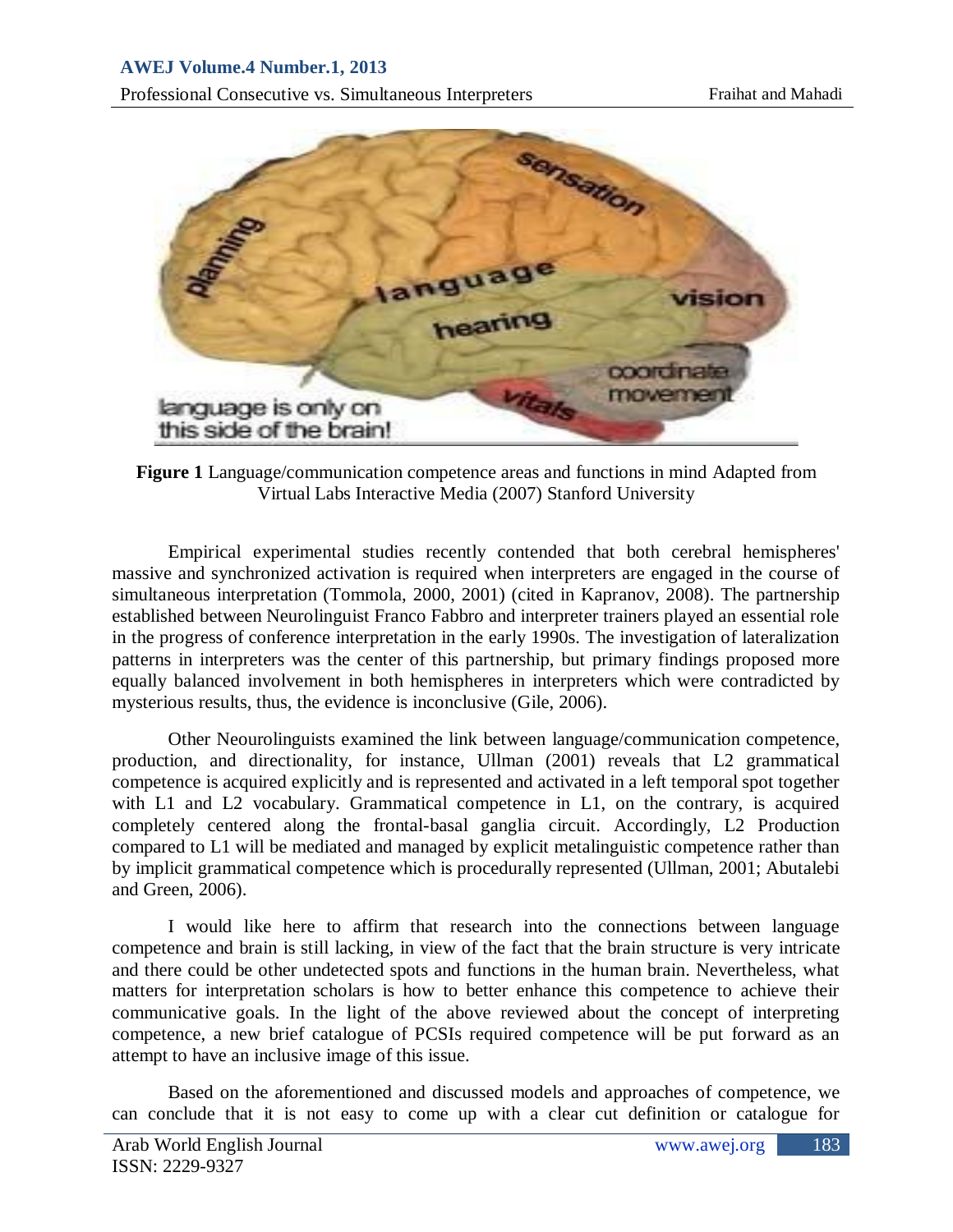# **AWEJ Volume.4 Number.1, 2013**

#### Professional Consecutive vs. Simultaneous Interpreters Fraihat and Mahadi

competence, since it incorporates many factors and viewpoints. Consecutive interpreters' competence cannot be discussed or examined apart from simultaneous interpreters' competence, as well as both of them cannot be analyzed apart from language/communication competence, since they all share the same interlingual communication realm. The following brief developed catalogue will almost illustrate this issue differentiating between required shared and distinctive competences, skills and personal traits.



Figure 2 A brief inclusive catalogue of PCSIs' required shared and distinctive competences, skills and personal traits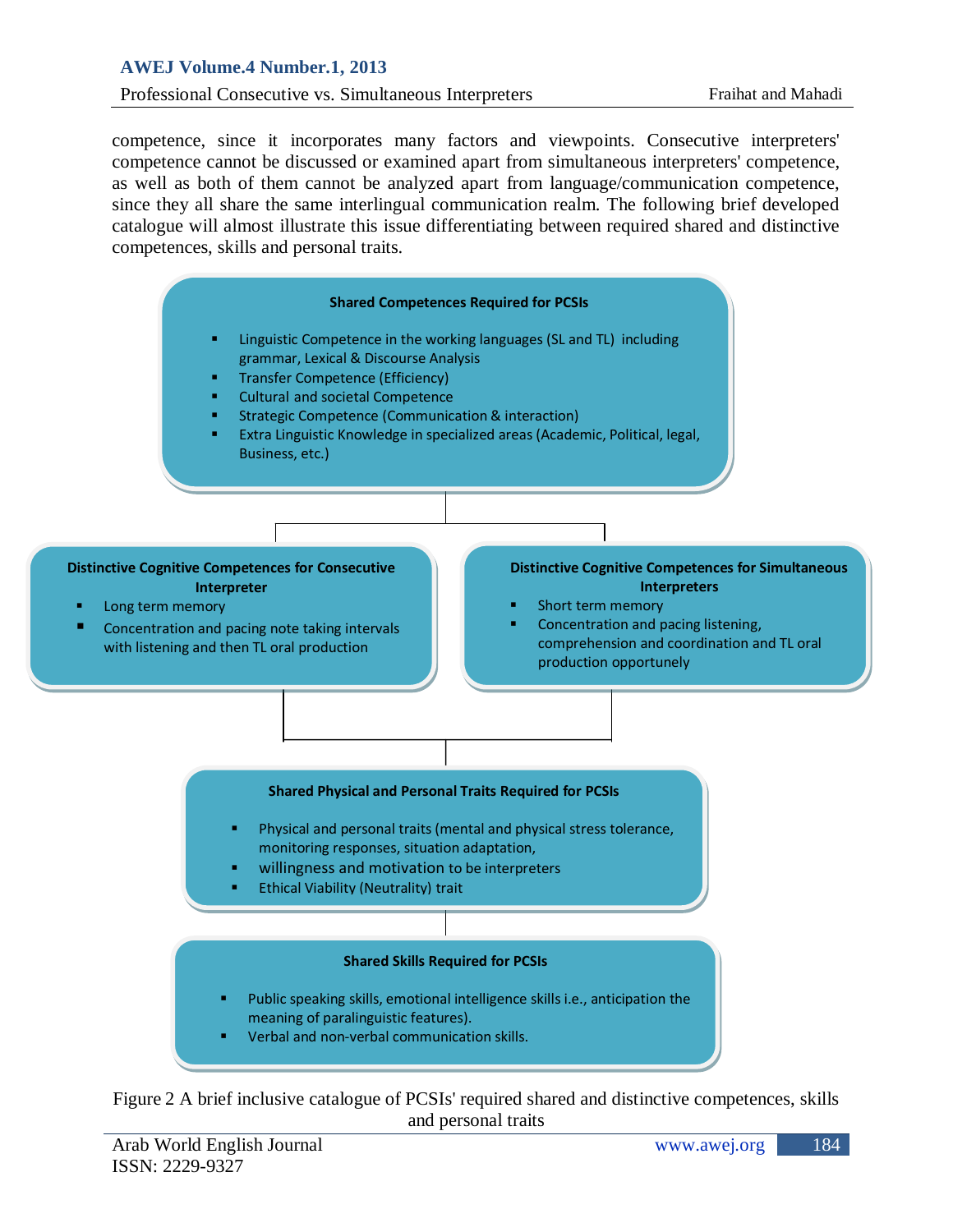## **Conclusion**

The discussion in this paper has given an overview of competence as a broad term which calls for certain sorts of expertise and aptitudes that professional interpreters need to have a good command of. PCSIs work within the realm of interlingual language. Thus, they share basic required competences. Both of consecutive and simultaneous interpreters share the same grounded competences and skills with few distinctive competences required for consecutive interpreters that are pacing note taking with listening and TL oral production, as well as very good long term memory. In the current study, the researcher attempted to develop and unify a new catalogue of PCSIs' required competences based on the aforementioned and compared views and models in an attempt to unify the previous research into a comprehensive clear cut catalogue of PCSIs required shared and distinctive competences and skills. Besides, differentiating briefly between competences, skills, and personal traits.

If we scrutinize the previous catalogue, we will realize how demanding it is to be in the realm of interpretation profession. Competences can only be activated and presented through certain skills and personal traits. As the previous brief catalogue necessitates, PCSIs required competences are almost the same irrespective of diverse terminologies used by some interpretation scholars. Yet, it is worth pointing out that what distinguishes consecutive and simultaneous interpreters' required competencies are of two facets; (1) memory (consecutive interpreting calls for long term memory while simultaneous interpreting calls for short one), (2) concentration competence (consecutive interpreting calls for pacing note taking with listening and then production with intervals, whereas simultaneous interpreting requires pacing all the effort listening, comprehending and coordinating, and finally TL oral production opportunely with no intervals). Studies differentiating between competences and skills required for certain types of interpretation (e.g. press conference interpreting, conference interpreting, media interpreting, and so forth) are suggested for future research.

## Notes:

1. Chomsky's well known distinction between competence and performance is inspired by structural theorists, namely, de Saussurean distinction (1959) between sign systems and convention which embrace langue (language) and parole (speakers' speech acts).

2. The new catalogue of PCSIs required competences was adapted and developed according to the description and comparison of various models presented in the previous literature, among others, Al-Salman and Al-Khanji, 2002; Nolan, 2005; Kermis, 2008; Gile, 1995, 2004, 2005, 2006, 2009.

3. Some scholars use the concept of competence in diverse terminologies based on their field of interest, for instance, linguistic/language competence (e.g. Chomsky, 1965), communicative competence with reference to foreign/second language learning (e.g. Canale and Swain, 1980; Celce-Murcia et al, 1995; Rababah, 2002), while other scholars employ the concept translation/translational competence with reference to translation (e.g. Campbell, 1991; Schäffner, 2000; PACTE, 2005, 2011). Interpretation scholars, on the other hand, employ the concept interpretation competence/skills in connection with interpretation (e.g. Gile, 2004, 2005, 2009; Pöchhacker, 2004).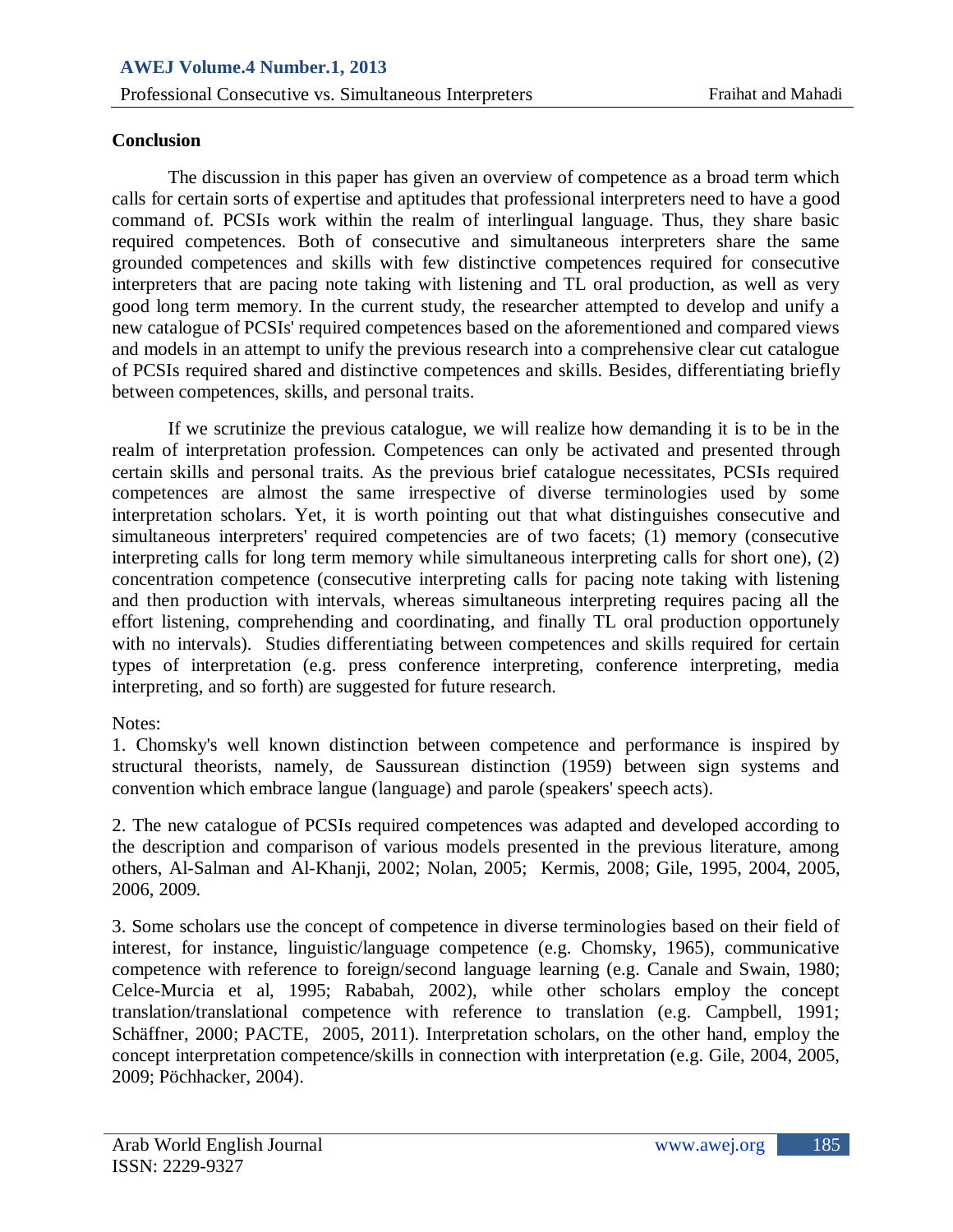### **About the authors:**

**Omar Ali Fraihat** PhD. Candidate - School of Languages, Literacies and Translation-USM. Former Lecturer in Prince Hussein Bin Abdullah II Academy of Civil Protection.

**Tengku Sepora Tengku Mahadi** (Associate Professor) School of Languages, Literacies and Translation-Universiti Sains Malaysia (USM). She possesses a doctorate in legal translation from University of Surrey, UK. In addition, she has supervised and graduated more than twenty PhD and M.A. (by research) students.

### **References**

- Abutalebi, J. and Green, D. (2006). Bilingual language production: The neurocognition of language representation and control. Journal of neurolinguistics. 20, 242–27. Visited 22 March 2012, <http:/[/www.elsevier.com/locate/jneuroling>](http://www.elsevier.com/locate/jneuroling).
- Al-Salman, S. and Al-Khanji, R. (2002). The native language factor in simultaneous interpretation in an Arabic/English context. Meta translators' journal. 47, (4), 607- 626. Visited 12 March 2012, <http://www.erudit.org/revue/meta/2002/v47/n4/008040ar.pdf>.
- Bagarić, V. & Mihaljević Djigunović, J. (2007). Defining communicative competence. Metodika. 8, 1, 94-103, Visited 23 April 2011, [<http://hrcak.srce.hr/file/42651>](http://hrcak.srce.hr/file/42651).
- Baker, M. & Maier, C. (2011). Ethics in interpreter & translator training. The Interpreter and translator trainer. 5 (1) 1-14, Visited 10 May 2011, [<http://manchester.academia.edu/MonaBaker/Papers/421383/Ethics\\_in\\_Interpreter](http://manchester.academia.edu/MonaBaker/Papers/421383/Ethics_in_Interpreter_and_Translator_Training_Critical_Perspectives) and Translator Training Critical Perspectives >.
- Campbell, S. J. (1991). Towards a model of translation competence. Meta translators' journal. 36 (2-3), 329-43, Visited 17 May 2012, <http//www.erudit.org/revue/meta/1991/v36/n2-3/002190ar.pdf>.
- Canale, M. & Swain, M. (1980). Theoretical bases of communicative approaches to second language teaching and testing. Applied Linguistics, 1, 1, 1-47.
- Canale, M. (1983). From communicative competence to communicative language pedagogy. In: Jack C. Richards and Richard W. Schmidt, eds. Language and Communication. New York: Longman.
- Cecot, M. (2005). Pauses in simultaneous interpretation: A contrastive analysis of professional interpreters' performances, Visited 30 July 2012, <http://www.openstarts.units.it/dspace/bitstream/10077/2448/1/04.pdf>.
- Celce-Murcia, M. (2007). Rethinking the role of communicative competence in language teaching. In Alcón, Soler, and Safont, Jordà, (eds.) Intercultural language use and language learning, pp 41-57, Visited 17 July 2012, <http://www.springerlink.com/content/t425718803025042/>.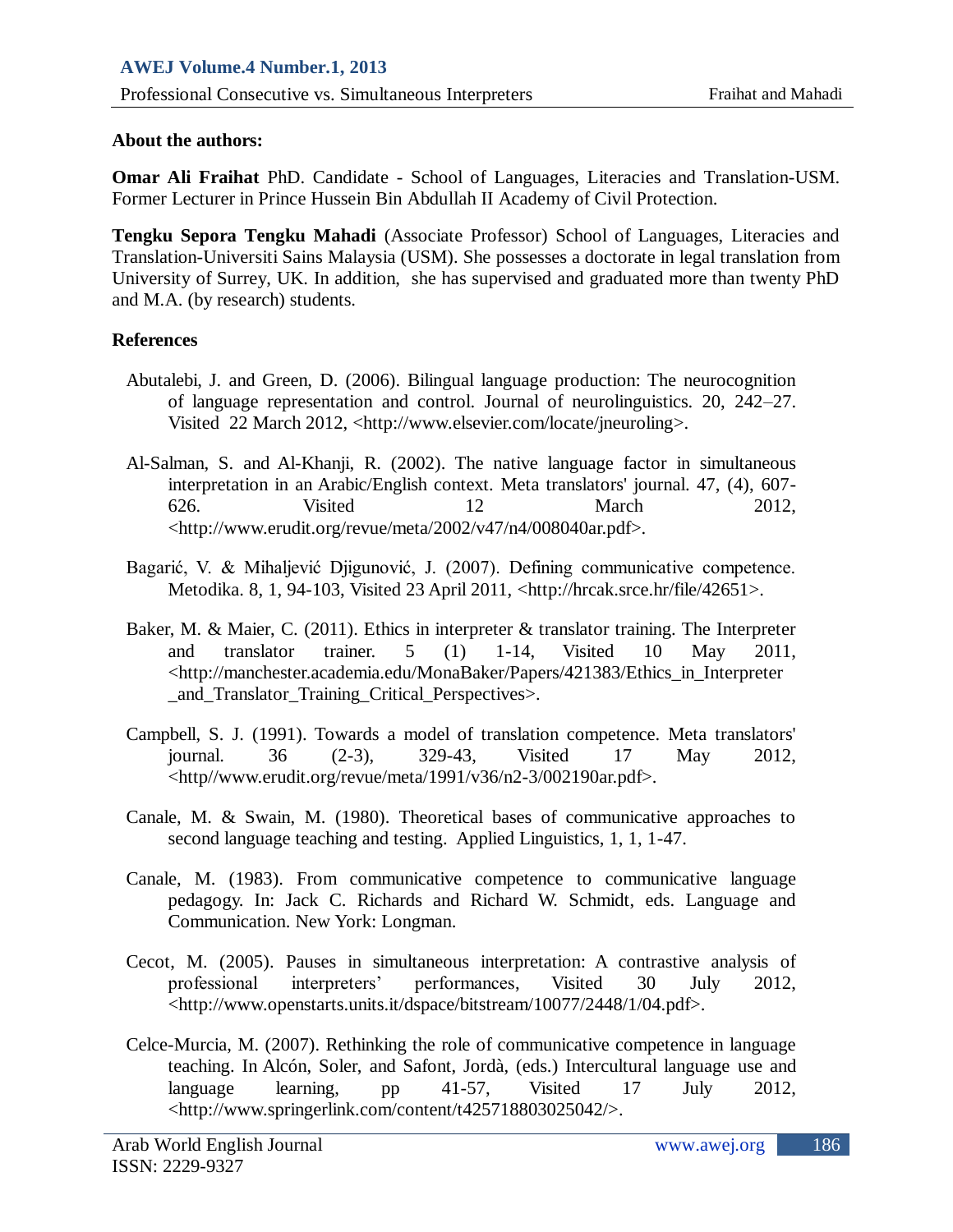Chomsky, N. (1965). *Aspects of the theory of syntax*. Cambridge: The MIT Press.

- Deborah A. H. & Carol E. W. (2003). Considerations when working with interpreters: Communication disorders quarterly. 24 (2), 78-85
- De Saussure, F. (1959). Course in general linguistics. The Philosophical Library, New York.
- Gile, D. (2004). Translation research versus interpreting research kinship, differences and prospectus for partnership. In: Christina, Schäffner, eds. Translation research and interpreting research: traditions, gaps and synergies, 10-34. Clevedon: Multilingual Matters Limited. Visited 23 June 2012, [<http://site.ebrary.com/lib/unisains>.](http://site.ebrary.com/lib/unisains)
- Gile, D. (2005). Directionality in conference interpreting: A cognitive view. Ghent: Communication and cognition, 9-26, Visited 5 June 2012, <cirinandgile.com/2005Directionality.rtf>.
- Gile, D. (2006). Conference interpreting. In: Brown, Keith, (eds.) Encyclopedia of language and linguistics, 2nd Ed. Oxford: Elsevier. (3) 9-23.
- Gile, D. (2009). Basic concepts and models for interpreter and translator training. Amsterdam: John Benjamins, Visited 18 July 2012, [<http://site.ebrary.com/lib/unisains/Doc?id=10383971&ppg=25>](http://site.ebrary.com/lib/unisains/Doc?id=10383971&ppg=25).
- Hurtado Albir, A. (1996). La enseñanza de la traducción directa 'general. Objetivos de aprendizaje y metodología', In A, H, Albir, (eds.) La enseñanza de la traducción, Coll. Estudis sobre la traducció 3, Castellón: Universitat Jaume I, 31-56.
- Hymes, D. (1992). The concept of communicative competence revisited. In M, Putz. (eds.) Thirty years of linguistic evolution.
- Kalina, S. & Köln, F. (2000). Interpreting competences as a basis and a goal for teaching. The Interpreters' Newsletter. 10, 3-32, Visited 25 July 2012, [<http://www.openstarts.units.it/dspace/bitstream/10077/2440/1/01.pdf>](http://www.openstarts.units.it/dspace/bitstream/10077/2440/1/01.pdf).
- Kapranov, [O.](http://trove.nla.gov.au/people/Kapranov%2C%20Oleksandr?c=book&q=creator%3A%22Kapranov%2C+Oleksandr%22) (2008). The impact of language exposure on fluency in simultaneous interpretation. PhD. The University of Western Australia. Crawley, Australia
- Kermis, M. (2008). Translators and interpreters: comparing competences. M.A. Utrecht: University Utrecht. Visited 7 July 2012, [<http://igitur-archive.library.uu.nl/student](http://igitur-archive.library.uu.nl/student-theses/2009-0327-200942/UUindex.html)[theses/2009-0327-200942/UUindex.html>](http://igitur-archive.library.uu.nl/student-theses/2009-0327-200942/UUindex.html).
- Leontiev, A. A. (1981). Psychology and the language learning process. In C. V. James (ed.) Puskin Institute, Moscow. Oxford: Pergamon Press
- National Standard Guide for Community Interpreting Services (2007): (1st edition) The Healthcare Interpretation Network – HIN Toronto, Canada, Visited 13 April 2012, <http://www.multi-